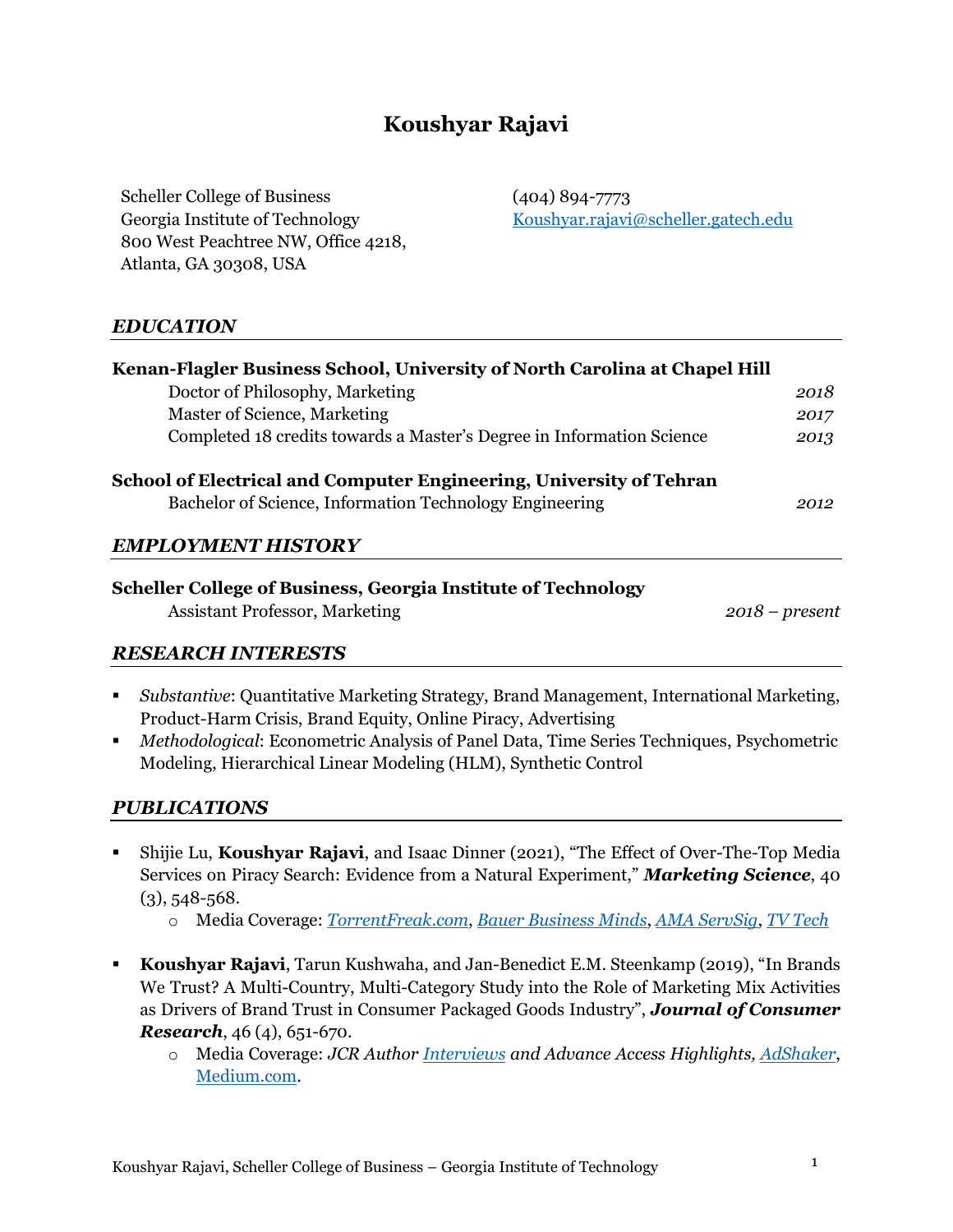Kalaignanam, Kartik, Tarun Kushwaha, and **Koushyar Rajavi** (2018), "How Does Web Personalization Create Value for Online Retailers? Lower Cash Flow Volatility or Enhanced Cash Flows", *Journal of Retailing*, 94 (3), 265-279.

## *WORKING PAPERS*

- **Koushyar Rajavi,** Tarun Kushwaha, and Jan-Benedict E.M. Steenkamp, "The Effect of Marketing Mix Instruments on Brand Equity in Good versus Bad Times," under third round review at *Journal of Marketing*.
- Mansur Khamitov, **Koushyar Rajavi**, Der-Wei Huang, and Yuly Hong "A Review and Meta-Analysis on the Role of Consumer Trust in B2C Settings", preparing for submission to *Journal of Consumer Research*.
- **Koushyar Rajavi**, Tarun Kushwaha, and Jan-Benedict E.M. Steenkamp, "Recovering from Product-Harm Crisis: How Risk Factors Impact Effectiveness of Price Promotions?", based on Third Essay of Dissertation, Resubmission invited at *Journal of Marketing*.
- **Koushyar Rajavi**, Kevin L. Keller, Donald R. Lehmann, and Alireza Golmohammadi, "Understanding the Relationship between Advertising Expenditures and Perceived Quality," under review at *Journal of Business Research*.
- **Koushyar Rajavi**, Vivek Astvansh, Sara Dommer, and Tracey A. Swartz, "The Role of Brand Personality in The Sales Effect of Product Recalls and the Sales Effectiveness of Advertising during Recalls," preparing for submission to *Journal of Consumer Research*.

# *WORK IN PROGRESS*

- "Examining Effects of Different Social Media Communication Strategies on Brand Equity", Data Analysis Stage, with Alireza Golmohammadi and Dinesh Gauri.
- "The Effect of External Events and Conditions on Consumers' Responses to Market Research Surveys", Data Analysis Stage, with Mansur Khamitov, Farnoosh Khodakarami, and Mahnaz Parsanasab.
- "Advertising Diversification and Its Impact on Consumer Mindset Metrics", Data Analysis Stage, with Maarten Gijsenberg, Maren Becker, Filippo Dall'Olio.
- "Examining the Effect of a Policy Change on eBook Piracy", Write-up Stage, with Brett Danaher and Jesse Newby.
- "International Movie Releases: Does Order of Release Matter?", Data Analysis Stage, with Alireza Golmohammadi, Vivek Astvansh, and Hooman Mirahmad.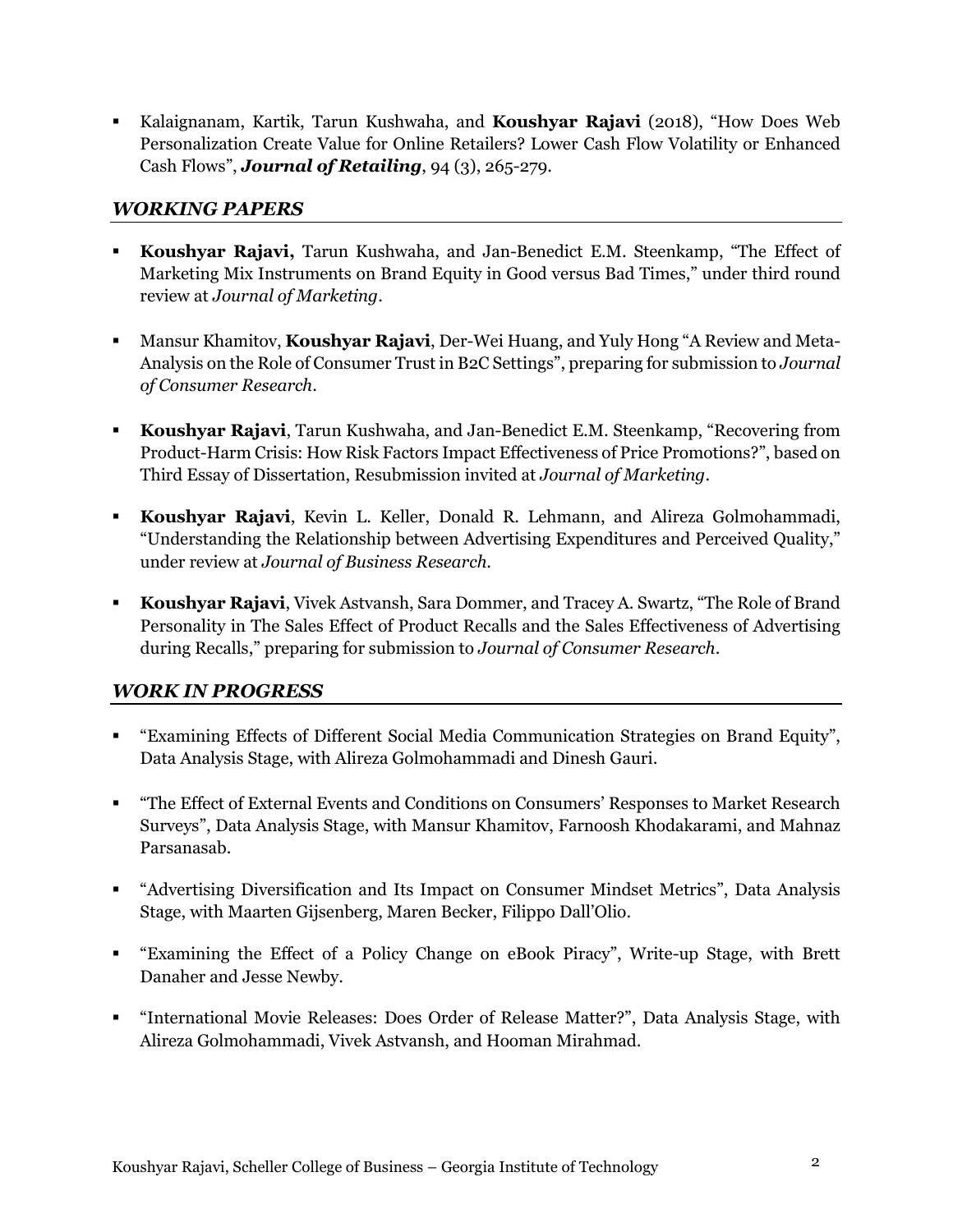## *OTHER PAPERS*

 Mohammad R Basirati, Marko Ostasevic, Koushyar Rajavi, Markus Böhm, and Helmut Krcmar (2020), "Understanding the Relationship of Conflict and Success in Software Development Projects," *Information and Software Technology*, 126 (Oct), 106331.

## *GRANTS, HONORS, AND AWARDS*

- Brady Family Award for Faculty Teaching Excellence, Scheller College of Business (\$3,000)
- Student Recognition of Excellence in Teaching: Class of 1934 CIOS Honor Roll; Fall 2021, Summer 2021, Fall 2020.
- Amazon Research Awards for research on *Advertising Diversification* (\$47,650), 2021.
- University-level CTL/BP Junior Faculty Teaching Excellence Award (\$3,000), 2021.
- **Mary Kay Dissertation Award Finalist, 2019.**
- Latané Outstanding Student Award, PhD Program at Kenan-Flagler Business School, 2018.
- Received Doctoral Student Fellowship, Kenan-Flagler Business School, 2013-2018.
- Research Proposal Accepted and Data Granted by AiMark; 2014, 2016, 2018.
- **Marketing Science Doctoral Consortium Fellow, 2017.**
- SAS Certificate of Completion for Advanced Business Analytics training, 2014.
- Kalp Fellowship (\$2,500), Information Science at University of North Carolina, 2012.
- SILS/RENCI research grant, Information Science at University of North Carolina, 2013.

## *TEACHING*

#### **Scheller College of Business, Georgia Institute of Technology**

- Management Analytics MBA core course (MGT 6500)
	- $\circ$  Fall 2021, 2 full-time MBA sections (n=79)
		- *Instructor's Overall Effectiveness*: 4.9/5
	- $\circ$  Fall 2020, 1 full-time MBA section, hybrid format (n=66)
		- *Instructor's Overall Effectiveness*: 4.8/5
	- $\circ$  Fall 2019, 2 full-time MBA sections (n=85)
		- *Instructor's Overall Effectiveness*: 4.9/5
	- $\circ$  Fall 2018, 2 full-time & 2 evening MBA sections (n=178)
		- *Instructor's Overall Effectiveness*: 4.2/5
- Management Statistics Undergraduate core course (MGT 2250)
	- $\circ$  Fall 2021, 2 sections, hybrid format (n=127)
		- *Instructor's Overall Effectiveness*: 4.7/5
	- o Summer 2021, 1 section, remote format  $(n=35)$ 
		- *Instructor's Overall Effectiveness*: 4.9/5
	- o Fall 2020, 2 sections, hybrid format (n=114)
		- *Instructor's Overall Effectiveness*: 4.9/5
	- $\circ$  Fall 2019, 2 sections (n=80)
		- *Instructor's Overall Effectiveness*: 4.7/5